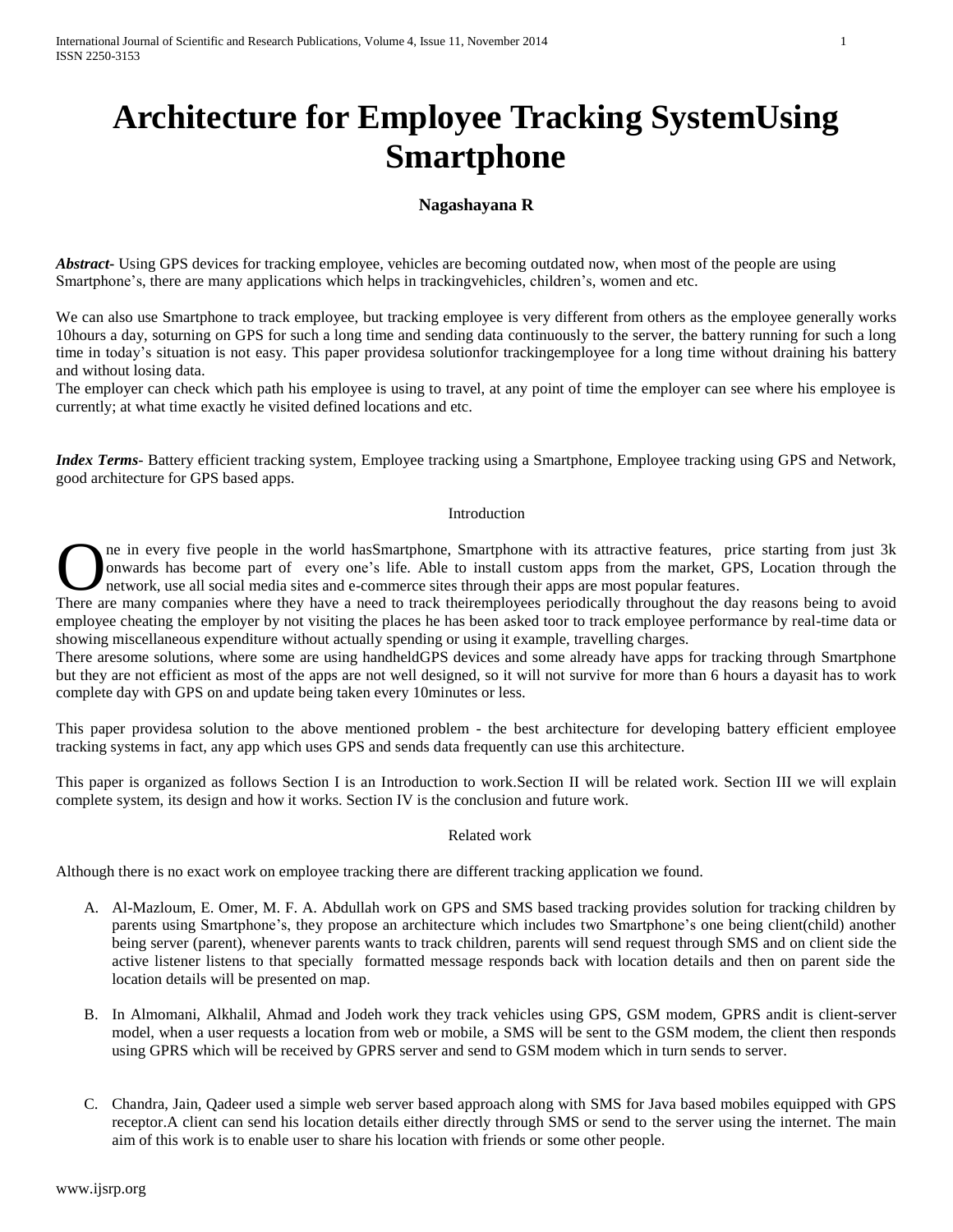As it can be established from a related work review, there are many solutions which can be used to find or track employee. Some of the above mentioned architecture requires GSM modems or SMS functionalities of a mobile to share location and it is complex in architecture, also SMS functionality cannot be used when we need frequent location update to be sent to the server so GPRS is a good solution. But there is no solution where we can continuously track employee without his interaction and getting location from multiple sources, as waiting only for GPS coordinates drains our battery. So this proposed application solves these problems

### Application development

## Requirements

This work is designed for employers to track their employee, but it can be used by anyone who wants to track other person with prior permission as this application needs to be installed on the person whom we are going to track.

This application is developed using the Android SDK and eclipse and server side is developed using PHP and tracking is plotted on Google maps using JavaScript.

For this application to work properly the location services should be turned such that the app can get location through GPS or from the network.

# Application Architecture



This system consists of two components: Client and Server.

The client will be the android application or android phone, it is designed in such a way that it has very few elements and very less user interaction and the interval at which location updates are received can be either hard-coded or selected, but ideal timing will be every 10minutes.

In this system server will receive data sent from the client side and it will save it in a database and display to the end-user who will be the employer or the person who wants to track on map.

The above mentioned problems are being solved with two main components: GPS and Network; these two features are present in almost all smart phones now.

For first time once user installs the app he should start the app and after that every 10minutes or any predefined time the application will start automatically and fetch the location and send to server.

Instead of having a loop inside the program we use feature of android called alarm manager which will take time interval as the input considering interval timeas x, so the app starts repeating every x time period automatically. This ensures that the app is started only when it is needed at regular interval automatically.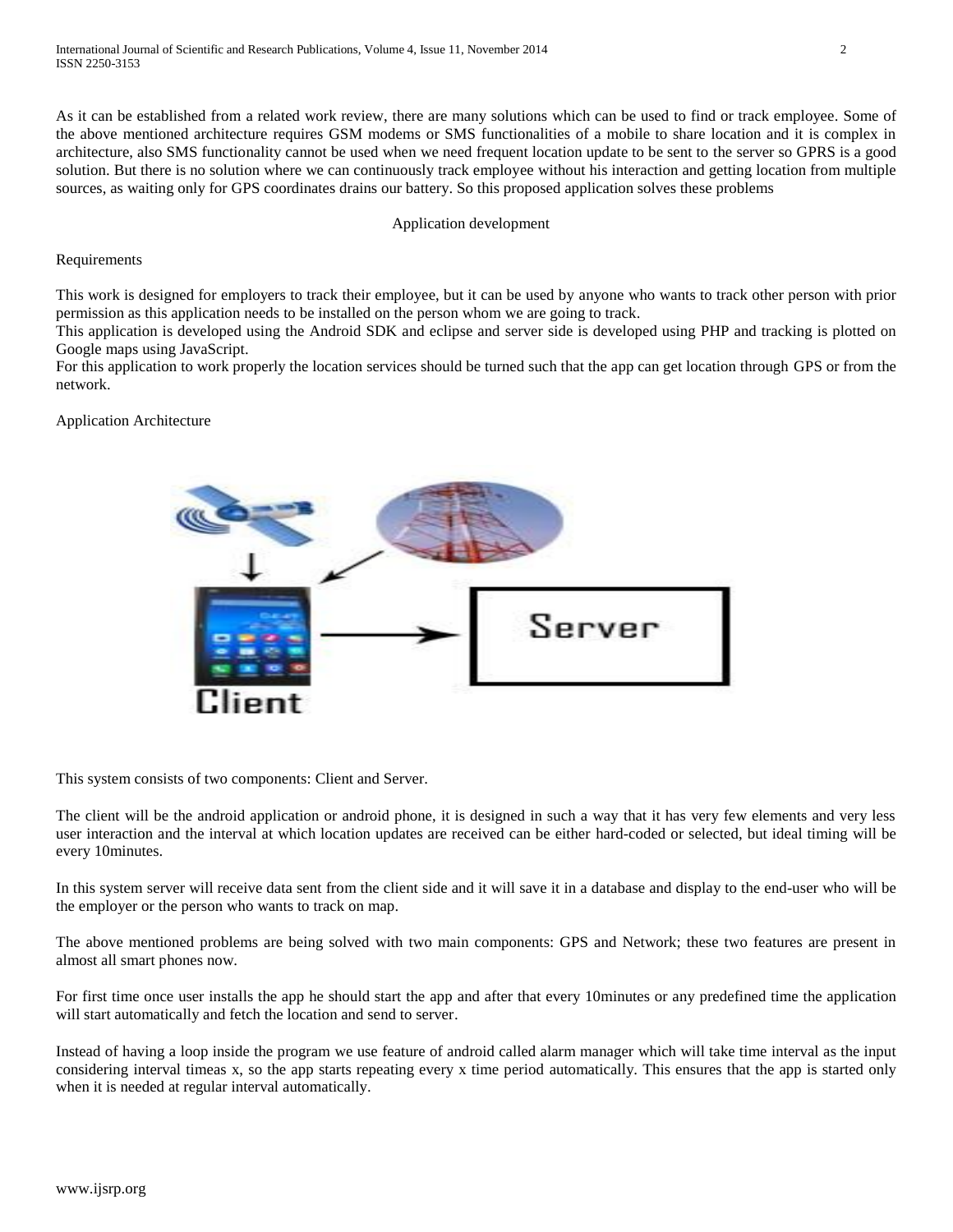Whenever the application starts , the app starts listening to GPS and network location, as already known,location can be obtained through network very fast ( maximum being 2secondsaverage) , but with the GPS maximum average being 25seconds so this is the area that is focused for reducing battery.

25 seconds of GPSconsumeapprox: 1mAh.

Whereas 2seconds of network consumes approx 0.1mAh.

Then why don't we go only with network, answer is accuracy GPS gives us average 10meters of accuracy and depends upon the location of mobile if under clear sky, we will get location, fast and with very good accuracy, in close location you may not get location at all for hours, where network depends upon location of source, if we are gettinglocation from mobile network or mobile tower then every 4km one tower is placed and getting location from WIFI depends on how far you are from it, using both is a good idea as it can save battery a lot.

Imagine the situation where GPS starts and the employee is inthe office or closed location until he comes out GPS will run continuously, thenevery 10 minutes average 25 seconds will cost us

Then for 1 hour, 10 minutes  $* 6 = 60$  minutes

25 \* 6 = 150 seconds = 2.5 minutes = 6mAh per hour approx, so great your 3000mAh battery will give you backup for 500hours. But is this the only thing you or your employee does with his phone? Messaging, calling, browsing, even our app sends data to server will cost us battery right.

The most important thing to remember whenever we are waking our application it's not just the application that wakes up, but we are waking upthe CPU of our mobile which was in sleep mode so this will also trigger other applications to update or do their own processing, so every 10 minutes we are waking up the CPU and other apps that will again drain our battery.

This is the main reason we are getting average 1 day battery backup with our batteries. So how can we optimize our application now?

As we are using two providers, GPS and Network will start listening to both, not for infinite time but for finite time.

We are going to fix deadline of 10 seconds, which is less than average, butaccording to our research when under open sky, location from GPS will be obtained within the deadline period easily and network of course maximum average time being 2seconds. So every 10 minutesthe app will be started and only spend 10 seconds for getting location and if location is obtained before this 10seconds, then the app stops listening for locations and do further processing. This is the most important part where we are saving the battery to the core.

If location is obtained from both GPS and Network, then, according to the accuracy the app considers one location and ignores another location, thisensures that the app is accurate.

Another problem to be addressed is, are we going to consider all location updates, if it is accurate. An employee can be standing somewherefor some time more than 10 minutes so taking multiple location update from same place creates a problem when we plot all location data on map and even sending unwanted data is waste of bandwidth and battery of that employee. So the solution will be to filter the data which will be useful.

This provides proposes distance filtering of data, whenever we get new location update, it will be considered only if it is x meters or km apart from the previous distance. So new location update will be considered only if the employee has travelled minimum distance from his previous location, else it will be ignored as duplication, this saves battery because an employee will not travel continuously throughout the day..

Next, once the app gets a location, it needsto be sent to the server, but opening and closing a network connection every 10minutes is again not a good idea from battery point of view. Below is the solution provided for this problem.

Depending upon user requirement, if user wants to track and see data in real time, thenthe app needs to sendthe data immediately once it gets the location else if the user is okay with some delay, thenthe app can store all the received locations in local database and send all at a time after some predefined hours or end of the day or also use another android feature called bulk data transfer.When bulk data transferis used, instead of opening network connection and sending data every 10 minutesthe app pushes to queue and whenevera userwakes up the system or any other app wakes up the system all data in the queue will be sent to the server.Thisensures that the